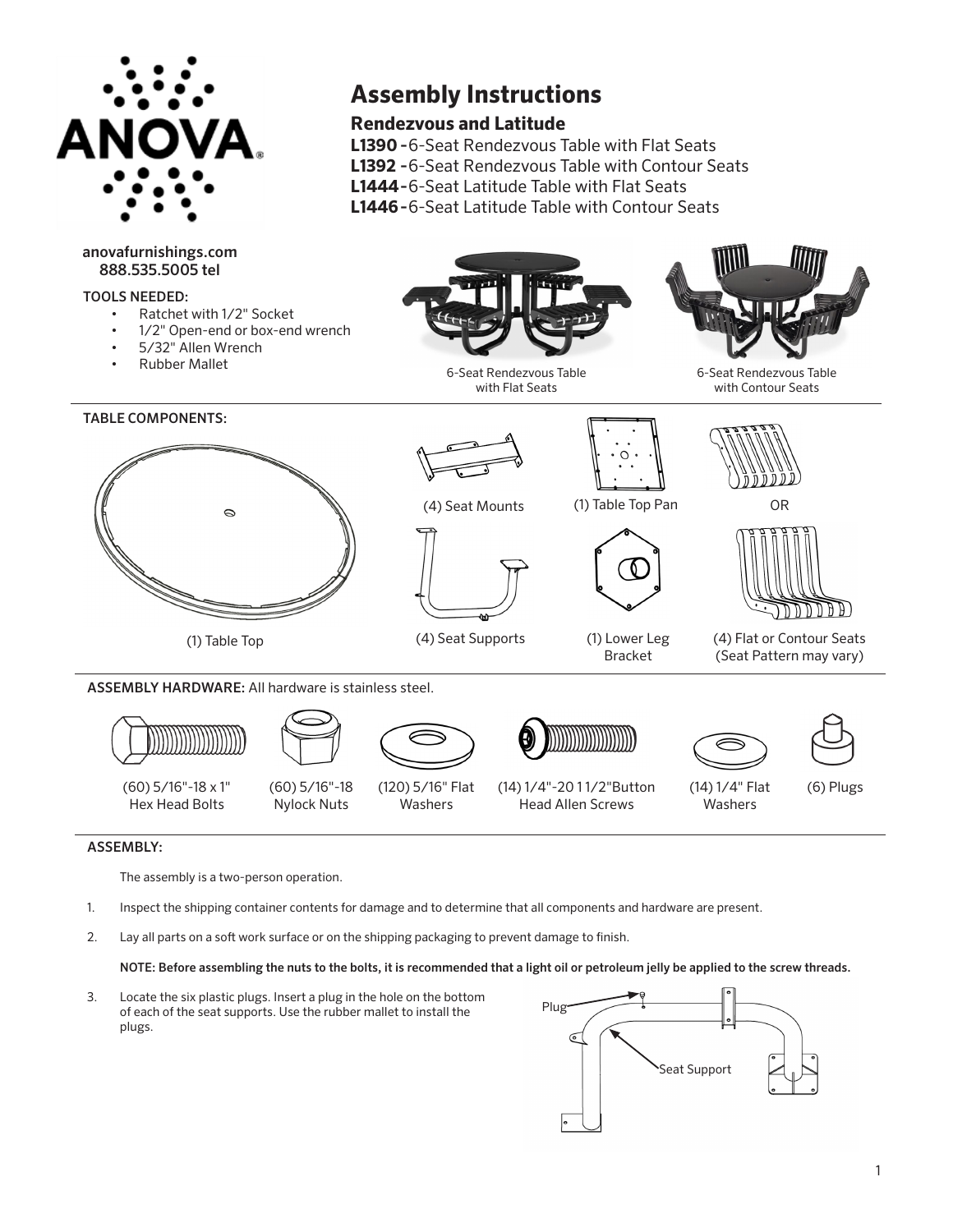- 4. Locate the lower leg bracket. Place a 5/16" flat washer on one of the 5/16"-18 x 1" hex head bolts and insert the bolt through one of the mounting holes in the lower leg bracket and into the lower mounting hole in one of the seat supports. Place a 5/16" flat washer and 5/16"-18 nylock nut on the end of the bolt and tighten finger tight.
- 5. Repeat Step 3 to install the remaining seat supports in the same manner. Leave the hardware finger tight until after the table top pan is secured (Step 7).



6. Locate the table top pan and place it on top of the platform created by the raised ends of the seat supports. Adjust the placement of the table top pan until one set of mounting holes in the pan align with the corresponding set of mounting holes in one of the seat supports.

Place a 5/16" flat washer on one of the 5/16"-18 x 1" hex head bolts and insert the bolt through the pan mounting hole in the inner bolt circle and through the hole in the support. Fasten the bolt using a 5/16" flat washer and a 5/16"-18 nylock nut on the bottom of the bolt. Leave the bolt and nut finger tight. Repeat this for the five remaining mounting hole sets. You may have to adjust the seat supports or the table top pan in order to get the mounting holes to align.



7. Place a 1/4" flat washer on one of the 1/4"-20 x 1 1/2" button head allen screws and insert the screw through one of the pan mounting holes in the outer bolt circle and into the corresponding threaded hole in the seat support. Leave the screw finger tight. Repeat this for the remaining 1/4" button head allen screw locations in the top of the table top pan. You may have to adjust the seat supports or the table top pan in order to get the mounting holes to align.

After all the button head allen screws are installed, tighten all of the hardware in the lower leg bracket and in the table top pan. Be careful not to over tighten the button head allen screws; the inserts they thread into could unseat and begin to spin with the screw.

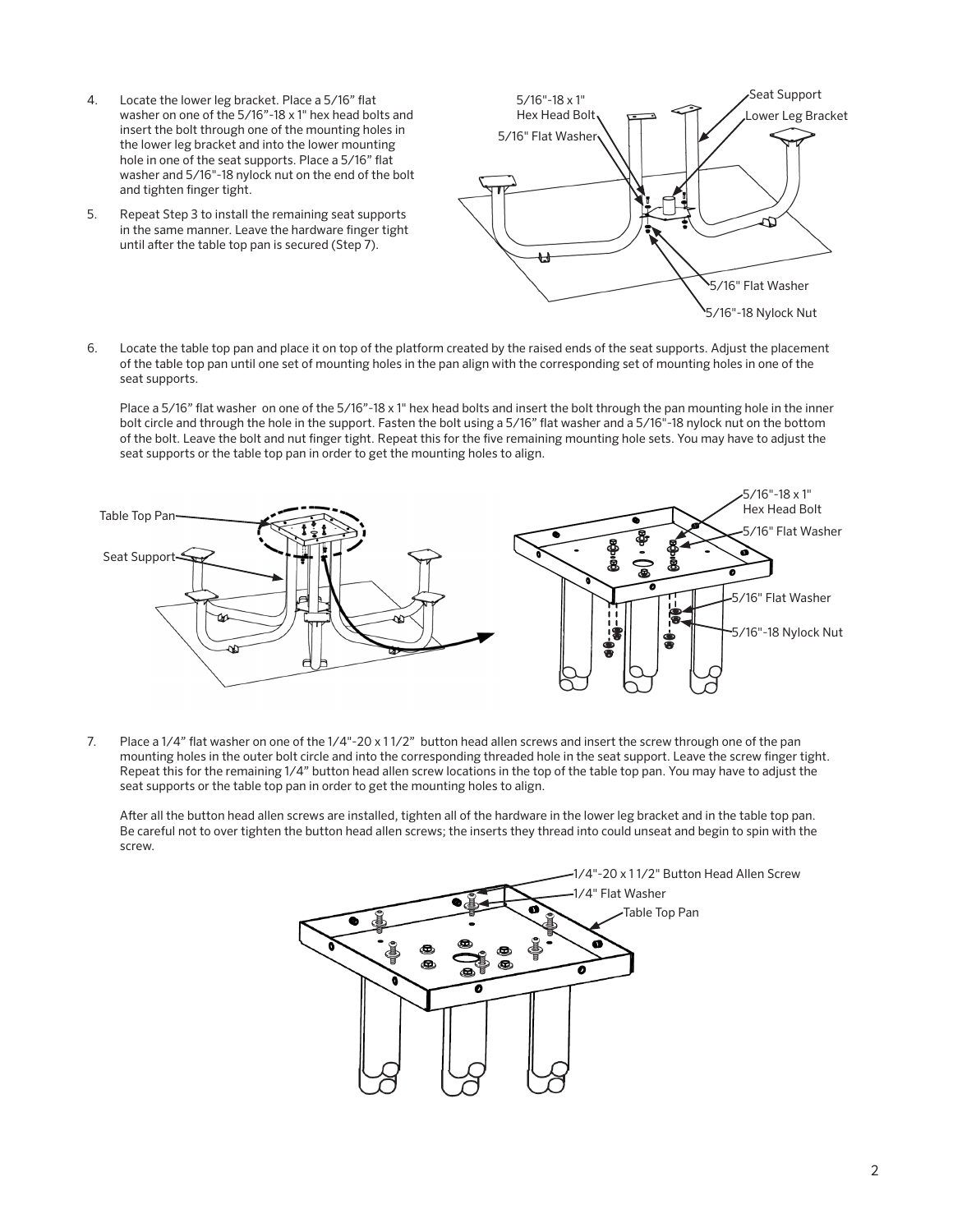8. Locate one of the seat mounts. Position the seat mount on the lower end of one of the seat supports so that the mounting holes in the seat mount align with the mounting holes in the seat support mounting plate. Place a 5/16" flat washer on one of the 5/16"-18 x 1" hex head bolt and insert the bolt through the mounting holes of the seat mount and seat support. Place a flat washer and 5/16"-18 nylock nut on the end of the bolt and tighten finger tight.

Repeat this process with the remaining three sets mounting holes on the seat supports and seat mounts.

Install the remaining seat mounts in the same manner.

Tighten all of the hardware with the 1/2" open-end or box-end wrench and a ratchet with a 1/2" socket.



9. Lift the table top and move it over the top of the table top pan. Rotate the table top until the square frame on the bottom of the table top matches the orientation of the table top pan. Carefully lower the table top down onto the table top pan.

Secure the table top to the table top pan using the eight remaining 1/4"-20 x 1 1/2" button head allen screws. Two screws go on each side with a 1/4" flat washer on each of the screws. You may have to lift the table top slightly to get the holes to align.

Leave the screws finger tight until all the screws are started, then use the 5/32" allen wrench to tighten the screws. Be careful not to over tighten the screws; the inserts they thread into could unseat and begin to spin with the screw.



10. Place one of the seats over one of the seat mounts. Mount the seat to the seat mount by inserting four 5/16"-18 x 1" hex head bolts with one 5/16" flat washer placed on each of the bolts through the mounting holes. Once inserted place a 5/16" flat washer and 5/16"-18 nylock nut on the end of each bolt and tighten finger tight.

After all the hardware is installed, tighten with the 1/2" open-end or box-end wrench and a ratchet with a 1/2" socket.

Repeat this process with the remaining seats.



- 11. Move the table to the location where it will be used.
- 12. After two weeks, retighten all of the hardware.